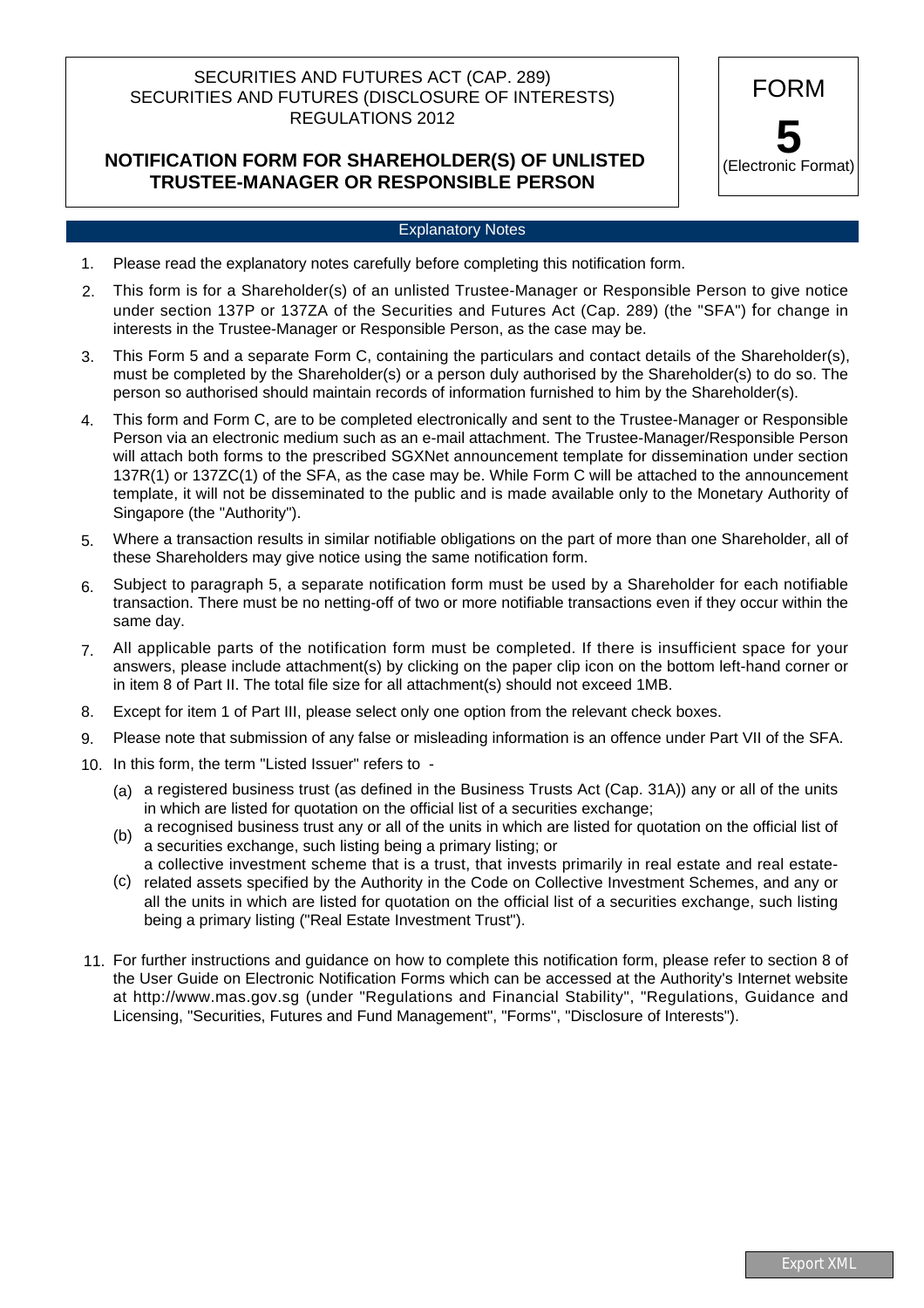## **Part I - General**

#### 1. Name of Listed Issuer:

ARA LOGOS Logistics Trust

- 2. Type of Listed Issuer:
	- Registered/Recognised Business Trust
	- $\nabla$  Real Estate Investment Trust
- 3. Name of Trustee-Manager/Responsible Person:

ARA LOGOS Logistics Trust Management Limited

4. Date of notification to Trustee-Manager/Responsible Person:

27-May-2020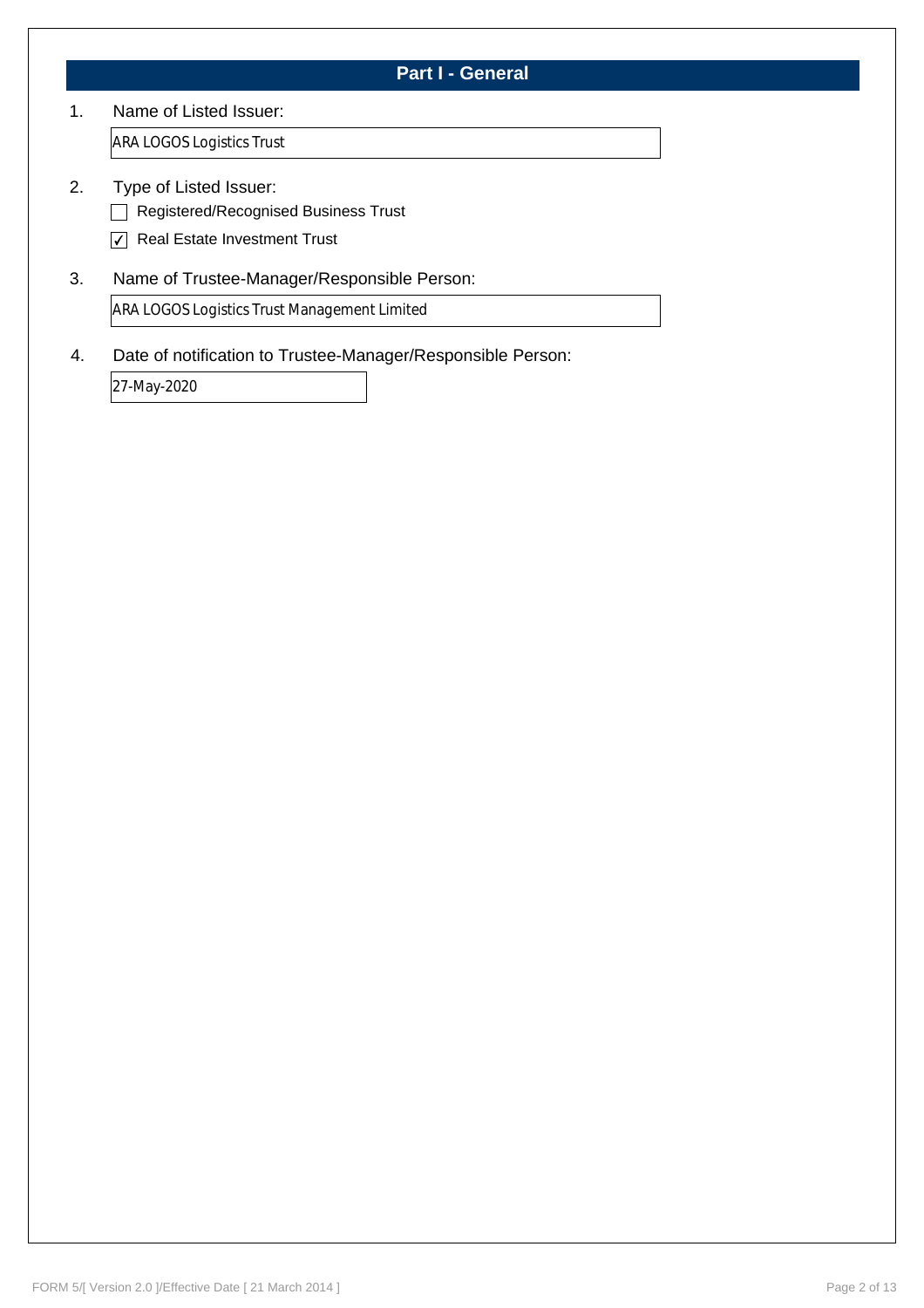## **Part II - Shareholder(s) details**

6 <u>Shareholder</u> A

Name of Shareholder: 1.

AVICT Dragon Holdings Limited

2. Date of acquisition of or change in interest:



3. Date on which Shareholder became aware of the acquisition of, or change in, interest (*if different from item 2 above, please specify the date*):

- Explanation (*if the date of becoming aware is different from the date of acquisition of, or change in, interest*): 4.
- Quantum of total voting shares (*including voting shares underlying rights/options/warrants/convertible debentures {conversion price known}*) held by Shareholder before and after the transaction: 5.

| Immediately before the transaction                                                                 | <b>Direct Interest</b> | <b>Deemed Interest</b> | Total     |
|----------------------------------------------------------------------------------------------------|------------------------|------------------------|-----------|
| No. of voting shares held and/or underlying the<br>rights/options/warrants/convertible debentures: | $\Omega$               | 1,000,000              | 1,000,000 |
| As a percentage of total no. of voting shares: $\binom{3}{1}$                                      | 0                      | 100                    | 100       |
|                                                                                                    |                        |                        |           |
| Immediately after the transaction                                                                  | <b>Direct Interest</b> | <b>Deemed Interest</b> | Total     |
| No. of voting shares held and/or underlying the<br>rights/options/warrants/convertible debentures: | $\Omega$               | 0                      | 0         |

Circumstances giving rise to deemed interests (*if the interest is such*): *[You may attach a chart in item 8 to illustrate how the Shareholder's deemed interest arises]* 6.

AVICT Dragon Holdings Limited ("AVICT Dragon"), which previously held a 20.48% interest in ARA Asset Management Holdings Pte Ltd ("ARA Holdings"), has on 22 May 2020 sold all its shares in ARA Holdings.

ARA Holdings indirectly holds LOGOS Manager No. 1 Pte. Ltd. LOGOS Manager No. 1 Pte. Ltd holds 1,000,000 ordinary shares in the capital of ARA LOGOS Logistics Trust Management Limited (f.k.a. ARA Trust Management (Cache) Limited) (the "ALOG Manager"), comprising 100% of the issued shares of the ALOG Manager (the "ALOG Manager Shares").

AVICT Dragon was previously deemed to be interested in the ALOG Manager Shares held by LOGOS Manager No. 1 Pte. Ltd pursuant to Section 4 of the Securities and Futures Act.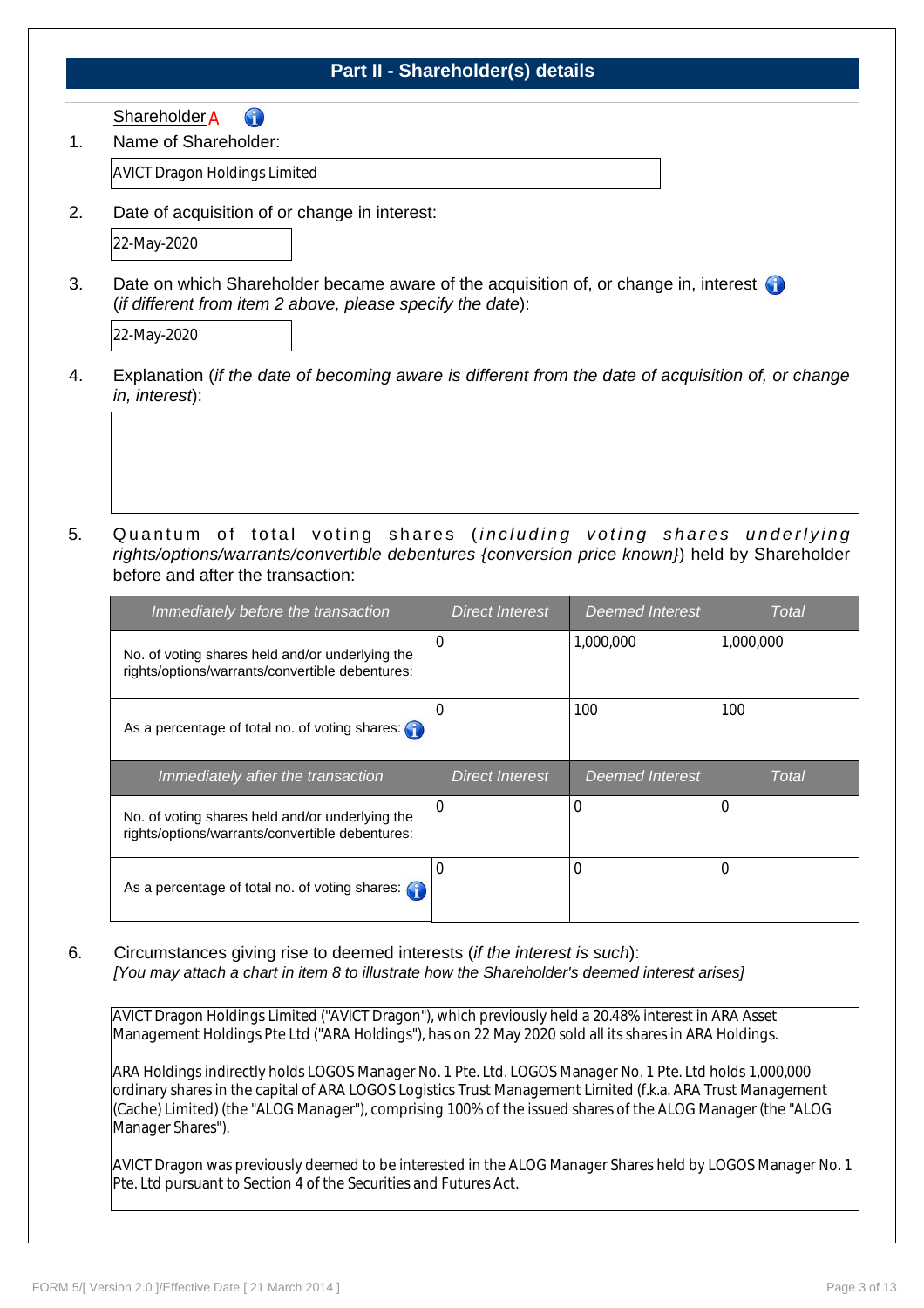Following the sale by AVICT Dragon of all its shares in ARA Holdings, AVICT Dragon has ceased to have any deemed interest in the ALOG Manager Shares.

7. Relationship between the Shareholders giving notice in this form: *[You may attach a chart in item 8 to show the relationship between the Shareholders]*

AVICT Phoenix Holdings Limited ("AVICT Phoenix") holds more than 50 per cent. of the voting rights of AVICT Dragon.

AVIC Trust Co., Ltd. ("AVIC Trust") holds more than 50 per cent. of the voting rights of AVICT Phoenix.

China Aviation Investment Holdings Co., Ltd. ("China Aviation") holds more than 50 per cent. of the voting rights of AVIC Trust.

AVIC Capital Co., Ltd ("AVIC Capital") holds more than 50 per cent. of the voting rights of China Aviation.

Aviation Industry Corporation of China ("AVIC") holds more than 20 per cent. of the voting rights of AVIC Capital.

AVIC is wholly-owned by the Central State-Owned Assets Supervision and Administration Commission of the People's Republic of China.

By virtue of the above, AVICT Phoenix, AVIC Trust, China Aviation, AVIC Capital, and AVIC have each also ceased to have any deemed interest in the ALOG Manager Shares.

#### 8. Attachments (*if any*):

*(The total file size for all attachment(s) should not exceed 1MB.)*

- 9. If this is a **replacement** of an earlier notification, please provide:
	- SGXNet announcement reference of the **first** notification which was announced on SGXNet (*the "Initial Announcement"*): (a)

- (b) Date of the Initial Announcement:
- (c) 15-digit transaction reference number of the relevant transaction in the Form 5 which was attached in the Initial Announcement:

#### 10. Remarks (*if any*):

The consideration received by AVICT Dragon is in relation to its sale of shares in ARA Holdings. There is no specific consideration received by AVICT Dragon or by each of AVICT Phoenix, AVIC Trust, China Aviation, AVIC Capital, and AVIC for the disposal of the ordinary shares in the capital of the ALOG Manager notified in this Form 5.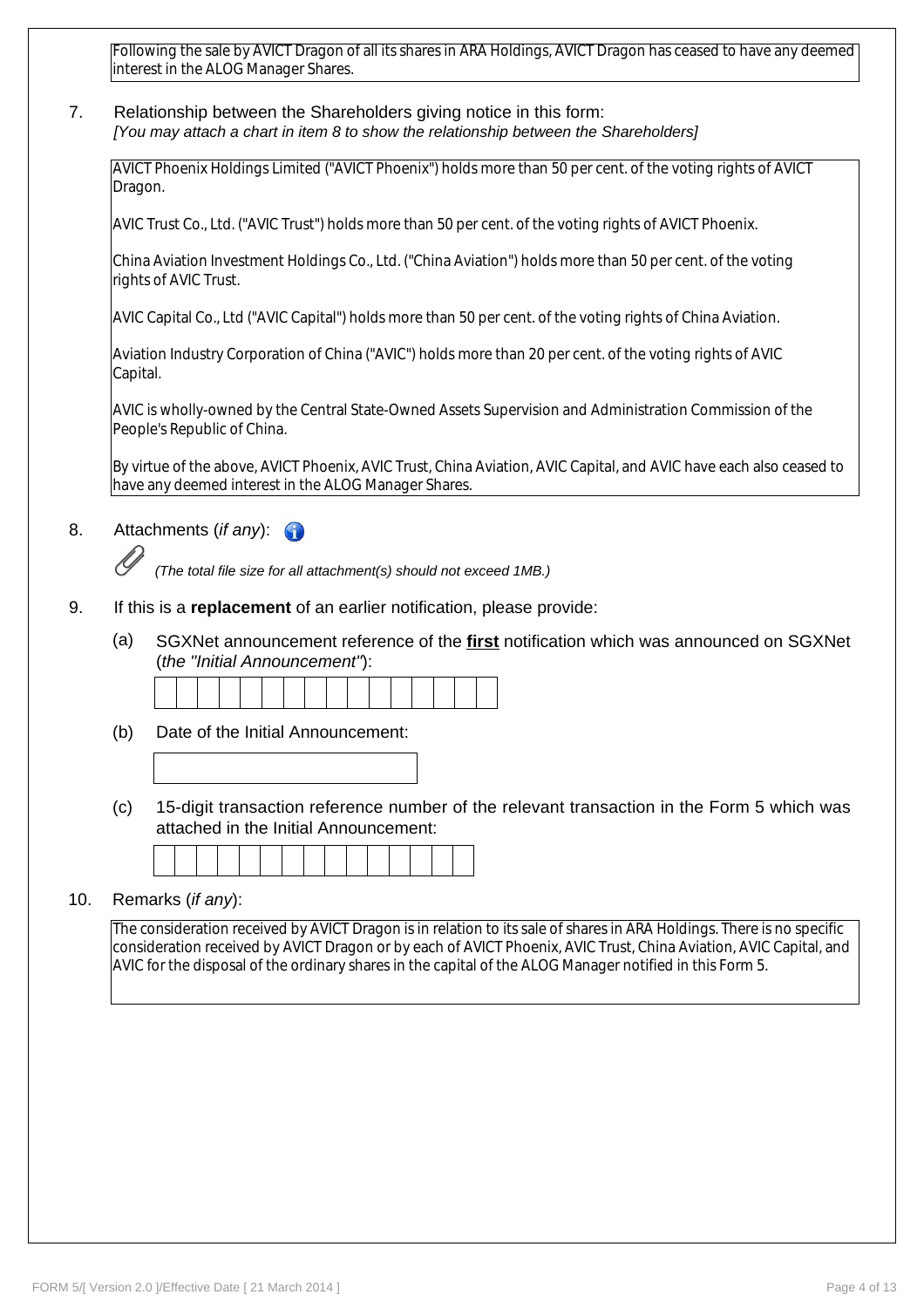| Name of Shareholder:                                                                                                                                                                                    |                        |                        |              |
|---------------------------------------------------------------------------------------------------------------------------------------------------------------------------------------------------------|------------------------|------------------------|--------------|
| <b>AVICT Phoenix Holdings Limited</b>                                                                                                                                                                   |                        |                        |              |
| Date of acquisition of or change in interest:                                                                                                                                                           |                        |                        |              |
| 22-May-2020                                                                                                                                                                                             |                        |                        |              |
| Date on which Shareholder became aware of the acquisition of, or change in, interest<br>(if different from item 2 above, please specify the date):                                                      |                        |                        |              |
| 22-May-2020                                                                                                                                                                                             |                        |                        |              |
| Explanation (if the date of becoming aware is different from the date of acquisition of, or change<br>in, interest):                                                                                    |                        |                        |              |
| Quantum of total voting shares (including voting shares underlying<br>rights/options/warrants/convertible debentures {conversion price known}) held by Shareholder<br>before and after the transaction: |                        |                        |              |
|                                                                                                                                                                                                         | <b>Direct Interest</b> | <b>Deemed Interest</b> | <b>Total</b> |
| Immediately before the transaction<br>No. of voting shares held and/or underlying the<br>rights/options/warrants/convertible debentures:                                                                | 0                      | 1,000,000              | 1,000,000    |
| As a percentage of total no. of voting shares:                                                                                                                                                          | $\boldsymbol{0}$       | 100                    | 100          |
| Immediately after the transaction                                                                                                                                                                       | <b>Direct Interest</b> | <b>Deemed Interest</b> | <b>Total</b> |
| No. of voting shares held and/or underlying the<br>rights/options/warrants/convertible debentures:                                                                                                      | 0                      | 0                      | 0            |

Please refer to paragraphs 6 and 7 of the notification for Shareholder A.

7. Relationship between the Shareholders giving notice in this form: *[You may attach a chart in item 8 to show the relationship between the Shareholders]*

Please refer to paragraph 7 of the notification for Shareholder A.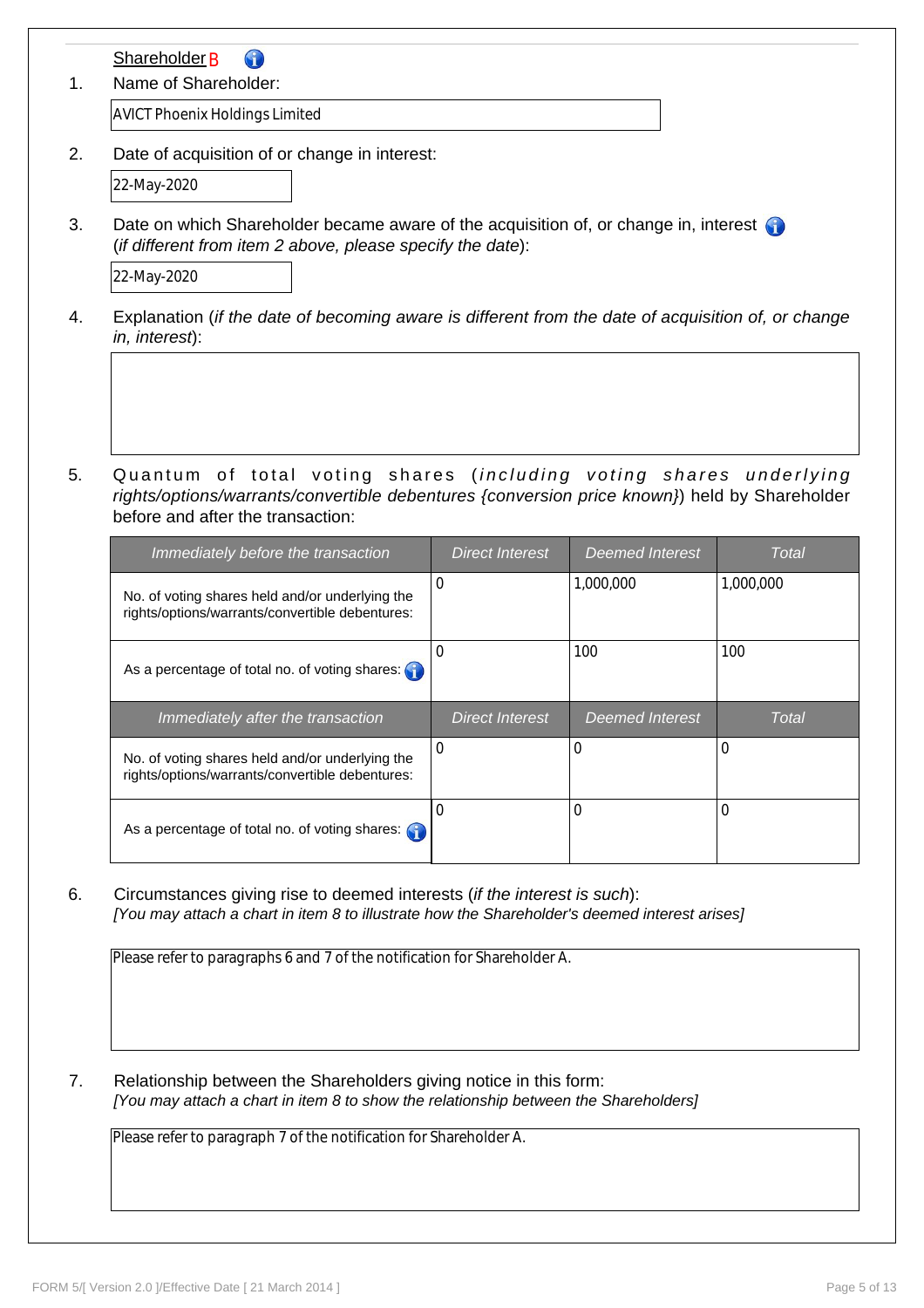| SGXNet announcement reference of the <b>first</b> notification which was announced on SGXNet                                                                                                                 |
|--------------------------------------------------------------------------------------------------------------------------------------------------------------------------------------------------------------|
|                                                                                                                                                                                                              |
|                                                                                                                                                                                                              |
|                                                                                                                                                                                                              |
|                                                                                                                                                                                                              |
|                                                                                                                                                                                                              |
|                                                                                                                                                                                                              |
| 15-digit transaction reference number of the relevant transaction in the Form 5 which was                                                                                                                    |
|                                                                                                                                                                                                              |
|                                                                                                                                                                                                              |
|                                                                                                                                                                                                              |
|                                                                                                                                                                                                              |
|                                                                                                                                                                                                              |
|                                                                                                                                                                                                              |
|                                                                                                                                                                                                              |
|                                                                                                                                                                                                              |
|                                                                                                                                                                                                              |
|                                                                                                                                                                                                              |
|                                                                                                                                                                                                              |
|                                                                                                                                                                                                              |
|                                                                                                                                                                                                              |
|                                                                                                                                                                                                              |
|                                                                                                                                                                                                              |
| Date on which Shareholder became aware of the acquisition of, or change in, interest                                                                                                                         |
|                                                                                                                                                                                                              |
|                                                                                                                                                                                                              |
| Explanation (if the date of becoming aware is different from the date of acquisition of, or change                                                                                                           |
|                                                                                                                                                                                                              |
|                                                                                                                                                                                                              |
|                                                                                                                                                                                                              |
|                                                                                                                                                                                                              |
|                                                                                                                                                                                                              |
|                                                                                                                                                                                                              |
|                                                                                                                                                                                                              |
| Quantum of total voting shares (including voting shares underlying<br>rights/options/warrants/convertible debentures {conversion price known}) held by Shareholder<br><b>Deemed Interest</b><br><b>Total</b> |
| 1,000,000                                                                                                                                                                                                    |
|                                                                                                                                                                                                              |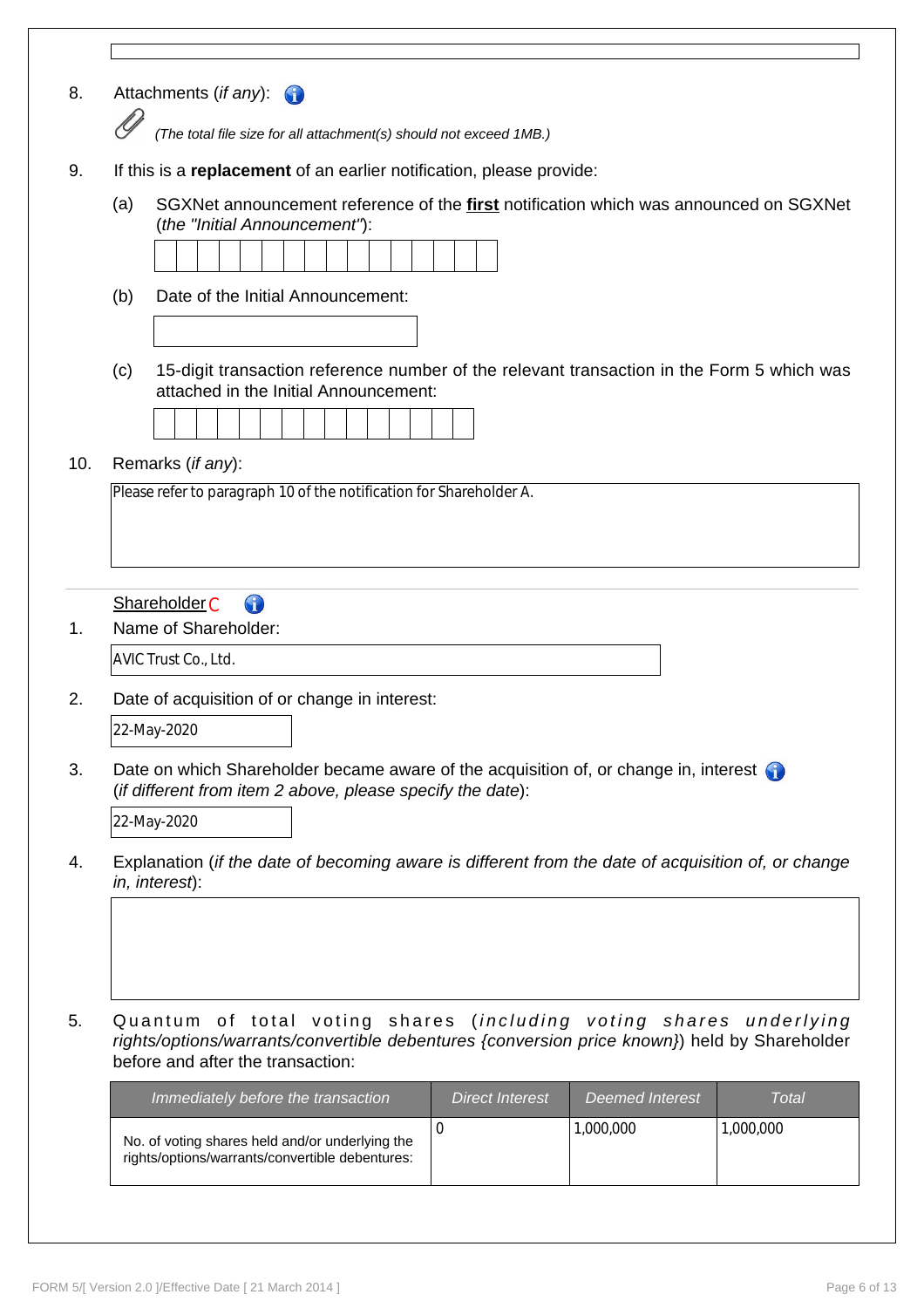|     | As a percentage of total no. of voting shares:                                                                                                                            | $\pmb{0}$              | 100                    | 100          |
|-----|---------------------------------------------------------------------------------------------------------------------------------------------------------------------------|------------------------|------------------------|--------------|
|     | Immediately after the transaction                                                                                                                                         | <b>Direct Interest</b> | <b>Deemed Interest</b> | <b>Total</b> |
|     | No. of voting shares held and/or underlying the<br>rights/options/warrants/convertible debentures:                                                                        | $\mathbf 0$            | 0                      | 0            |
|     | As a percentage of total no. of voting shares: G                                                                                                                          | $\mathbf 0$            | $\mathbf 0$            | 0            |
|     | Circumstances giving rise to deemed interests (if the interest is such):<br>[You may attach a chart in item 8 to illustrate how the Shareholder's deemed interest arises] |                        |                        |              |
|     |                                                                                                                                                                           |                        |                        |              |
|     |                                                                                                                                                                           |                        |                        |              |
|     | Please refer to paragraphs 6 and 7 of the notification for Shareholder A.                                                                                                 |                        |                        |              |
|     |                                                                                                                                                                           |                        |                        |              |
|     |                                                                                                                                                                           |                        |                        |              |
|     | Relationship between the Shareholders giving notice in this form:<br>[You may attach a chart in item 8 to show the relationship between the Shareholders]                 |                        |                        |              |
|     | Please refer to paragraph 7 of the notification for Shareholder A.                                                                                                        |                        |                        |              |
|     |                                                                                                                                                                           |                        |                        |              |
|     |                                                                                                                                                                           |                        |                        |              |
|     |                                                                                                                                                                           |                        |                        |              |
|     | Attachments (if any):                                                                                                                                                     |                        |                        |              |
|     | (The total file size for all attachment(s) should not exceed 1MB.)                                                                                                        |                        |                        |              |
|     | If this is a replacement of an earlier notification, please provide:                                                                                                      |                        |                        |              |
| (a) | SGXNet announcement reference of the <b>first</b> notification which was announced on SGXNet<br>(the "Initial Announcement"):                                             |                        |                        |              |

attached in the Initial Announcement:

# 10. Remarks (*if any*):

Please refer to paragraph 10 of the notification for Shareholder A.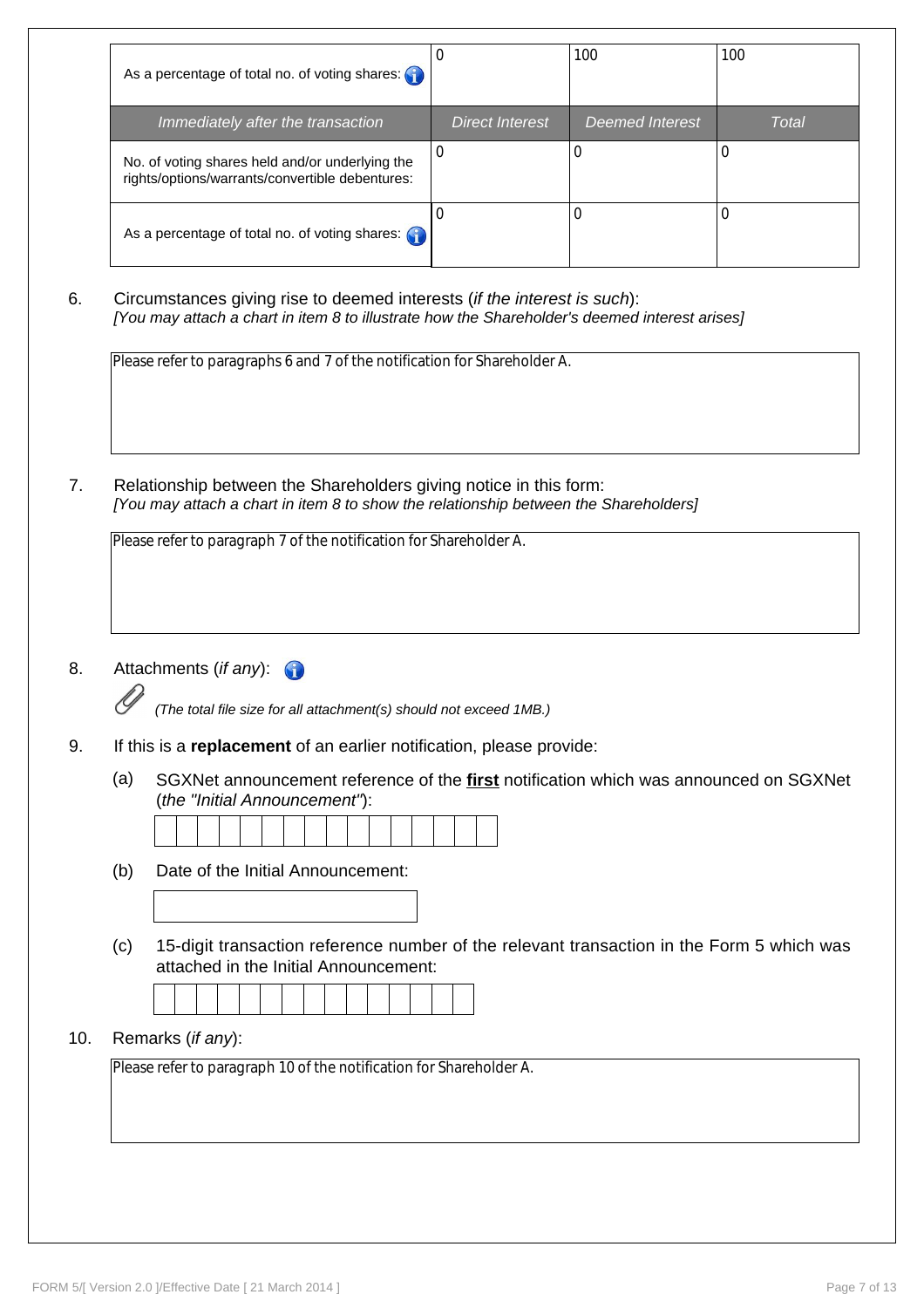| Name of Shareholder:                                                                                                                               |                        |                        |              |
|----------------------------------------------------------------------------------------------------------------------------------------------------|------------------------|------------------------|--------------|
| China Aviation Investment Holdings Co., Ltd.                                                                                                       |                        |                        |              |
| Date of acquisition of or change in interest:                                                                                                      |                        |                        |              |
| 22-May-2020                                                                                                                                        |                        |                        |              |
| Date on which Shareholder became aware of the acquisition of, or change in, interest<br>(if different from item 2 above, please specify the date): |                        |                        |              |
| 22-May-2020                                                                                                                                        |                        |                        |              |
| Explanation (if the date of becoming aware is different from the date of acquisition of, or change<br>in, interest):                               |                        |                        |              |
| Quantum of total voting shares (including voting shares underlying                                                                                 |                        |                        |              |
| rights/options/warrants/convertible debentures {conversion price known}) held by Shareholder<br>before and after the transaction:                  |                        |                        |              |
| Immediately before the transaction                                                                                                                 | <b>Direct Interest</b> | <b>Deemed Interest</b> | <b>Total</b> |
| No. of voting shares held and/or underlying the<br>rights/options/warrants/convertible debentures:                                                 | $\mathbf 0$            | 1,000,000              | 1,000,000    |
| As a percentage of total no. of voting shares:                                                                                                     | $\mathbf 0$            | 100                    | 100          |
| Immediately after the transaction                                                                                                                  | <b>Direct Interest</b> | <b>Deemed Interest</b> | Total        |
| No. of voting shares held and/or underlying the<br>rights/options/warrants/convertible debentures:                                                 | 0                      | 0                      | 0            |

Please refer to paragraphs 6 and 7 of the notification for Shareholder A.

7. Relationship between the Shareholders giving notice in this form: *[You may attach a chart in item 8 to show the relationship between the Shareholders]*

Please refer to paragraph 7 of the notification for Shareholder A.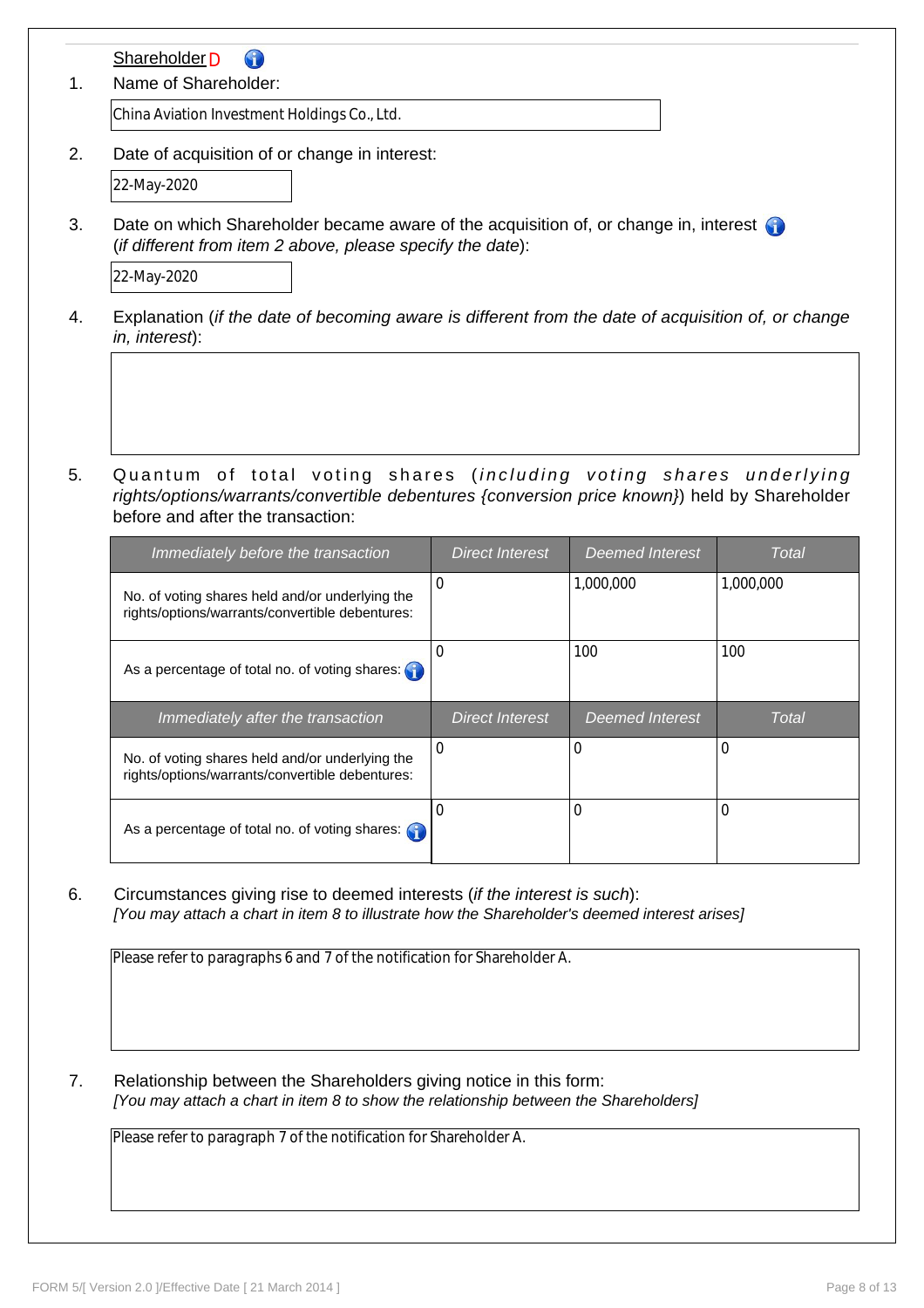| 8.<br>Attachments (if any):<br>(The total file size for all attachment(s) should not exceed 1MB.)<br>9.<br>If this is a replacement of an earlier notification, please provide:<br>(a)<br>SGXNet announcement reference of the <b>first</b> notification which was announced on SGXNet<br>(the "Initial Announcement"):<br>Date of the Initial Announcement:<br>(b)<br>15-digit transaction reference number of the relevant transaction in the Form 5 which was<br>(c)<br>attached in the Initial Announcement:<br>Remarks (if any):<br>Please refer to paragraph 10 of the notification for Shareholder A.<br><b>Shareholder E</b><br>6<br>Name of Shareholder:<br><b>AVIC Capital Co. Ltd</b><br>Date of acquisition of or change in interest:<br>22-May-2020<br>Date on which Shareholder became aware of the acquisition of, or change in, interest<br>(if different from item 2 above, please specify the date):<br>22-May-2020<br>Explanation (if the date of becoming aware is different from the date of acquisition of, or change<br>in, interest):<br>Quantum of total voting shares (including voting shares underlying<br>rights/options/warrants/convertible debentures {conversion price known}) held by Shareholder<br>before and after the transaction:<br><b>Direct Interest</b><br><b>Deemed Interest</b><br>Immediately before the transaction<br>1,000,000<br>$\mathbf 0$<br>1,000,000 |              |
|-------------------------------------------------------------------------------------------------------------------------------------------------------------------------------------------------------------------------------------------------------------------------------------------------------------------------------------------------------------------------------------------------------------------------------------------------------------------------------------------------------------------------------------------------------------------------------------------------------------------------------------------------------------------------------------------------------------------------------------------------------------------------------------------------------------------------------------------------------------------------------------------------------------------------------------------------------------------------------------------------------------------------------------------------------------------------------------------------------------------------------------------------------------------------------------------------------------------------------------------------------------------------------------------------------------------------------------------------------------------------------------------------------------|--------------|
|                                                                                                                                                                                                                                                                                                                                                                                                                                                                                                                                                                                                                                                                                                                                                                                                                                                                                                                                                                                                                                                                                                                                                                                                                                                                                                                                                                                                             |              |
|                                                                                                                                                                                                                                                                                                                                                                                                                                                                                                                                                                                                                                                                                                                                                                                                                                                                                                                                                                                                                                                                                                                                                                                                                                                                                                                                                                                                             |              |
|                                                                                                                                                                                                                                                                                                                                                                                                                                                                                                                                                                                                                                                                                                                                                                                                                                                                                                                                                                                                                                                                                                                                                                                                                                                                                                                                                                                                             |              |
| 10.<br>1.<br>2.<br>3.<br>4.<br>5.                                                                                                                                                                                                                                                                                                                                                                                                                                                                                                                                                                                                                                                                                                                                                                                                                                                                                                                                                                                                                                                                                                                                                                                                                                                                                                                                                                           |              |
|                                                                                                                                                                                                                                                                                                                                                                                                                                                                                                                                                                                                                                                                                                                                                                                                                                                                                                                                                                                                                                                                                                                                                                                                                                                                                                                                                                                                             |              |
|                                                                                                                                                                                                                                                                                                                                                                                                                                                                                                                                                                                                                                                                                                                                                                                                                                                                                                                                                                                                                                                                                                                                                                                                                                                                                                                                                                                                             |              |
|                                                                                                                                                                                                                                                                                                                                                                                                                                                                                                                                                                                                                                                                                                                                                                                                                                                                                                                                                                                                                                                                                                                                                                                                                                                                                                                                                                                                             |              |
|                                                                                                                                                                                                                                                                                                                                                                                                                                                                                                                                                                                                                                                                                                                                                                                                                                                                                                                                                                                                                                                                                                                                                                                                                                                                                                                                                                                                             |              |
|                                                                                                                                                                                                                                                                                                                                                                                                                                                                                                                                                                                                                                                                                                                                                                                                                                                                                                                                                                                                                                                                                                                                                                                                                                                                                                                                                                                                             |              |
|                                                                                                                                                                                                                                                                                                                                                                                                                                                                                                                                                                                                                                                                                                                                                                                                                                                                                                                                                                                                                                                                                                                                                                                                                                                                                                                                                                                                             |              |
|                                                                                                                                                                                                                                                                                                                                                                                                                                                                                                                                                                                                                                                                                                                                                                                                                                                                                                                                                                                                                                                                                                                                                                                                                                                                                                                                                                                                             |              |
|                                                                                                                                                                                                                                                                                                                                                                                                                                                                                                                                                                                                                                                                                                                                                                                                                                                                                                                                                                                                                                                                                                                                                                                                                                                                                                                                                                                                             |              |
|                                                                                                                                                                                                                                                                                                                                                                                                                                                                                                                                                                                                                                                                                                                                                                                                                                                                                                                                                                                                                                                                                                                                                                                                                                                                                                                                                                                                             |              |
|                                                                                                                                                                                                                                                                                                                                                                                                                                                                                                                                                                                                                                                                                                                                                                                                                                                                                                                                                                                                                                                                                                                                                                                                                                                                                                                                                                                                             |              |
|                                                                                                                                                                                                                                                                                                                                                                                                                                                                                                                                                                                                                                                                                                                                                                                                                                                                                                                                                                                                                                                                                                                                                                                                                                                                                                                                                                                                             |              |
|                                                                                                                                                                                                                                                                                                                                                                                                                                                                                                                                                                                                                                                                                                                                                                                                                                                                                                                                                                                                                                                                                                                                                                                                                                                                                                                                                                                                             |              |
|                                                                                                                                                                                                                                                                                                                                                                                                                                                                                                                                                                                                                                                                                                                                                                                                                                                                                                                                                                                                                                                                                                                                                                                                                                                                                                                                                                                                             |              |
|                                                                                                                                                                                                                                                                                                                                                                                                                                                                                                                                                                                                                                                                                                                                                                                                                                                                                                                                                                                                                                                                                                                                                                                                                                                                                                                                                                                                             |              |
|                                                                                                                                                                                                                                                                                                                                                                                                                                                                                                                                                                                                                                                                                                                                                                                                                                                                                                                                                                                                                                                                                                                                                                                                                                                                                                                                                                                                             |              |
|                                                                                                                                                                                                                                                                                                                                                                                                                                                                                                                                                                                                                                                                                                                                                                                                                                                                                                                                                                                                                                                                                                                                                                                                                                                                                                                                                                                                             |              |
|                                                                                                                                                                                                                                                                                                                                                                                                                                                                                                                                                                                                                                                                                                                                                                                                                                                                                                                                                                                                                                                                                                                                                                                                                                                                                                                                                                                                             |              |
|                                                                                                                                                                                                                                                                                                                                                                                                                                                                                                                                                                                                                                                                                                                                                                                                                                                                                                                                                                                                                                                                                                                                                                                                                                                                                                                                                                                                             |              |
|                                                                                                                                                                                                                                                                                                                                                                                                                                                                                                                                                                                                                                                                                                                                                                                                                                                                                                                                                                                                                                                                                                                                                                                                                                                                                                                                                                                                             |              |
|                                                                                                                                                                                                                                                                                                                                                                                                                                                                                                                                                                                                                                                                                                                                                                                                                                                                                                                                                                                                                                                                                                                                                                                                                                                                                                                                                                                                             |              |
|                                                                                                                                                                                                                                                                                                                                                                                                                                                                                                                                                                                                                                                                                                                                                                                                                                                                                                                                                                                                                                                                                                                                                                                                                                                                                                                                                                                                             |              |
|                                                                                                                                                                                                                                                                                                                                                                                                                                                                                                                                                                                                                                                                                                                                                                                                                                                                                                                                                                                                                                                                                                                                                                                                                                                                                                                                                                                                             |              |
|                                                                                                                                                                                                                                                                                                                                                                                                                                                                                                                                                                                                                                                                                                                                                                                                                                                                                                                                                                                                                                                                                                                                                                                                                                                                                                                                                                                                             | <b>Total</b> |
| No. of voting shares held and/or underlying the<br>rights/options/warrants/convertible debentures:                                                                                                                                                                                                                                                                                                                                                                                                                                                                                                                                                                                                                                                                                                                                                                                                                                                                                                                                                                                                                                                                                                                                                                                                                                                                                                          |              |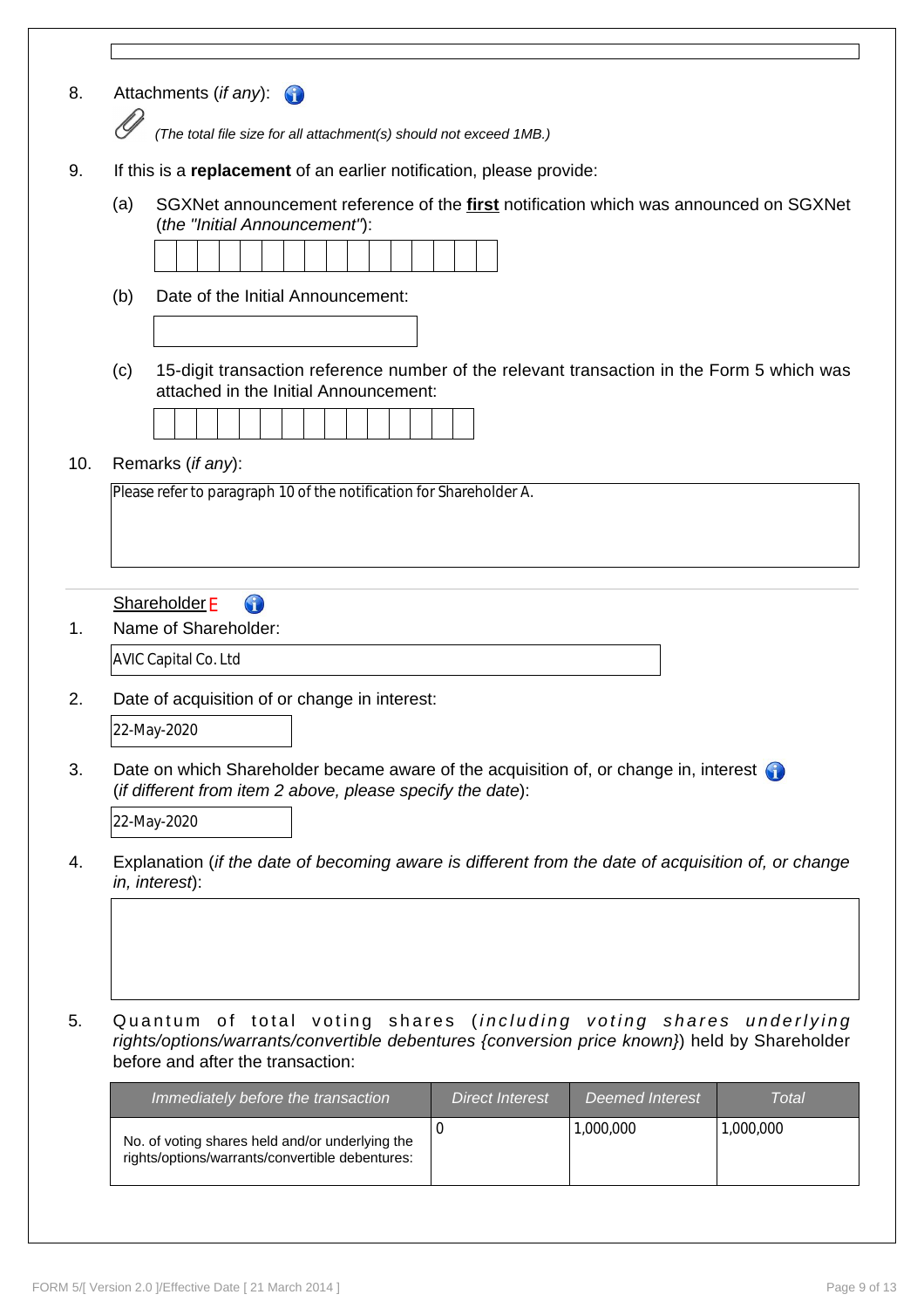|     | As a percentage of total no. of voting shares:                                                                                                                            | $\pmb{0}$              | 100                    | 100          |
|-----|---------------------------------------------------------------------------------------------------------------------------------------------------------------------------|------------------------|------------------------|--------------|
|     | Immediately after the transaction                                                                                                                                         | <b>Direct Interest</b> | <b>Deemed Interest</b> | <b>Total</b> |
|     | No. of voting shares held and/or underlying the<br>rights/options/warrants/convertible debentures:                                                                        | $\mathbf 0$            | 0                      | 0            |
|     | As a percentage of total no. of voting shares: G                                                                                                                          | $\mathbf 0$            | $\mathbf 0$            | 0            |
|     | Circumstances giving rise to deemed interests (if the interest is such):<br>[You may attach a chart in item 8 to illustrate how the Shareholder's deemed interest arises] |                        |                        |              |
|     |                                                                                                                                                                           |                        |                        |              |
|     | Please refer to paragraphs 6 and 7 of the notification for Shareholder A.                                                                                                 |                        |                        |              |
|     |                                                                                                                                                                           |                        |                        |              |
|     |                                                                                                                                                                           |                        |                        |              |
|     |                                                                                                                                                                           |                        |                        |              |
|     | Relationship between the Shareholders giving notice in this form:<br>[You may attach a chart in item 8 to show the relationship between the Shareholders]                 |                        |                        |              |
|     | Please refer to paragraph 7 of the notification for Shareholder A.                                                                                                        |                        |                        |              |
|     |                                                                                                                                                                           |                        |                        |              |
|     |                                                                                                                                                                           |                        |                        |              |
|     |                                                                                                                                                                           |                        |                        |              |
|     | Attachments (if any):                                                                                                                                                     |                        |                        |              |
|     | (The total file size for all attachment(s) should not exceed 1MB.)                                                                                                        |                        |                        |              |
|     | If this is a replacement of an earlier notification, please provide:                                                                                                      |                        |                        |              |
| (a) | SGXNet announcement reference of the <b>first</b> notification which was announced on SGXNet<br>(the "Initial Announcement"):                                             |                        |                        |              |

attached in the Initial Announcement:

10. Remarks (*if any*):

Please refer to paragraph 10 of the notification for Shareholder A.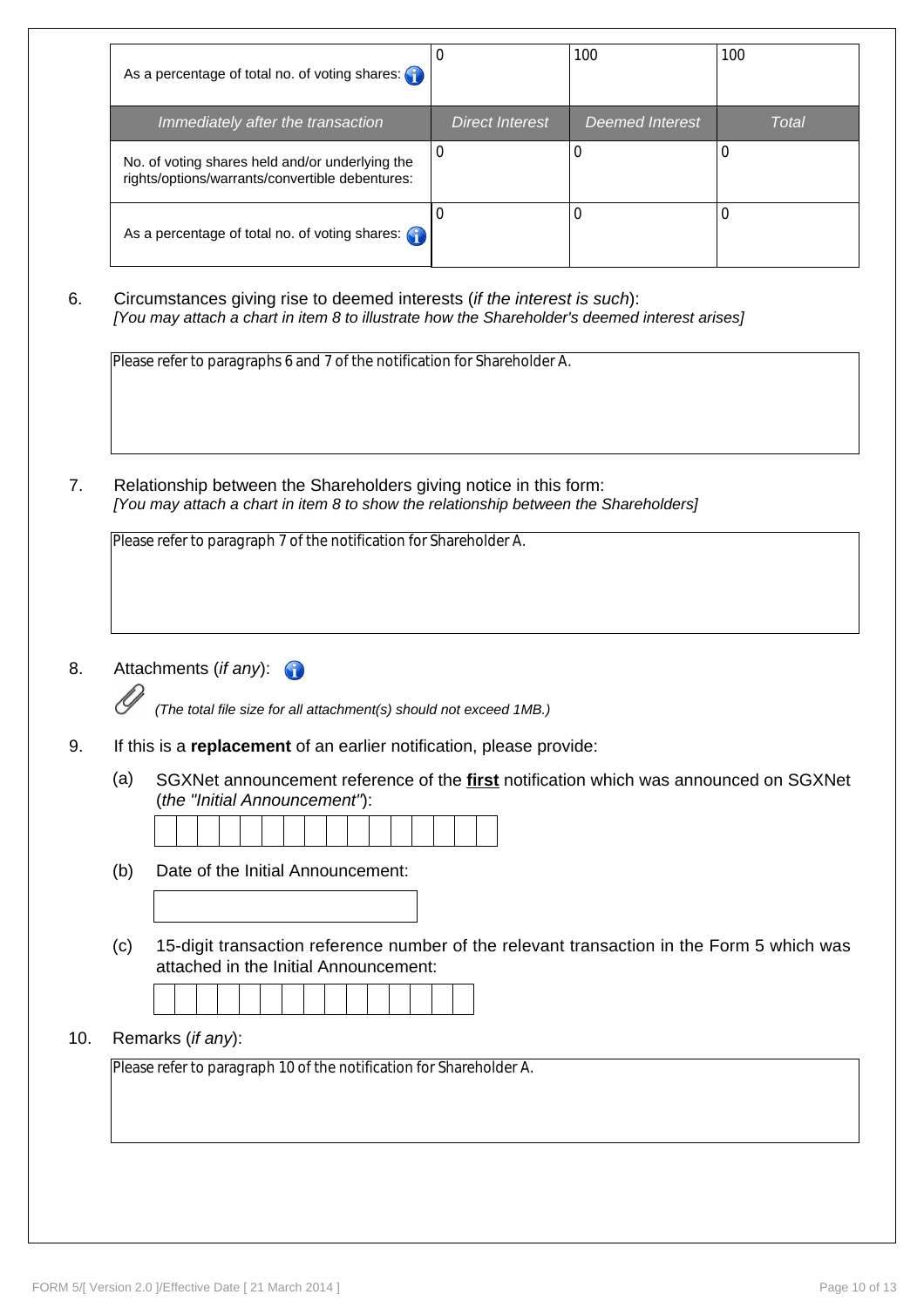| Name of Shareholder:                                                                                                                               |                                                                                                                                   |                        |                        |              |  |
|----------------------------------------------------------------------------------------------------------------------------------------------------|-----------------------------------------------------------------------------------------------------------------------------------|------------------------|------------------------|--------------|--|
| Aviation Industry Corporation of China                                                                                                             |                                                                                                                                   |                        |                        |              |  |
| Date of acquisition of or change in interest:                                                                                                      |                                                                                                                                   |                        |                        |              |  |
|                                                                                                                                                    | 22-May-2020                                                                                                                       |                        |                        |              |  |
| Date on which Shareholder became aware of the acquisition of, or change in, interest<br>(if different from item 2 above, please specify the date): |                                                                                                                                   |                        |                        |              |  |
|                                                                                                                                                    | 22-May-2020                                                                                                                       |                        |                        |              |  |
|                                                                                                                                                    | Explanation (if the date of becoming aware is different from the date of acquisition of, or change<br>in, interest):              |                        |                        |              |  |
|                                                                                                                                                    | Quantum of total voting shares (including voting shares underlying                                                                |                        |                        |              |  |
|                                                                                                                                                    | rights/options/warrants/convertible debentures {conversion price known}) held by Shareholder<br>before and after the transaction: |                        |                        |              |  |
|                                                                                                                                                    | Immediately before the transaction                                                                                                | <b>Direct Interest</b> | <b>Deemed Interest</b> | <b>Total</b> |  |
|                                                                                                                                                    | No. of voting shares held and/or underlying the<br>rights/options/warrants/convertible debentures:                                | 0                      | 1,000,000              | 1,000,000    |  |
|                                                                                                                                                    | As a percentage of total no. of voting shares:                                                                                    | 0                      | 100                    | 100          |  |
|                                                                                                                                                    | Immediately after the transaction                                                                                                 | <b>Direct Interest</b> | <b>Deemed Interest</b> | <b>Total</b> |  |
|                                                                                                                                                    | No. of voting shares held and/or underlying the<br>rights/options/warrants/convertible debentures:                                | $\mathbf 0$            | 0                      | $\Omega$     |  |

Please refer to paragraphs 6 and 7 of the notification for Shareholder A.

7. Relationship between the Shareholders giving notice in this form: *[You may attach a chart in item 8 to show the relationship between the Shareholders]*

Please refer to paragraph 7 of the notification for Shareholder A.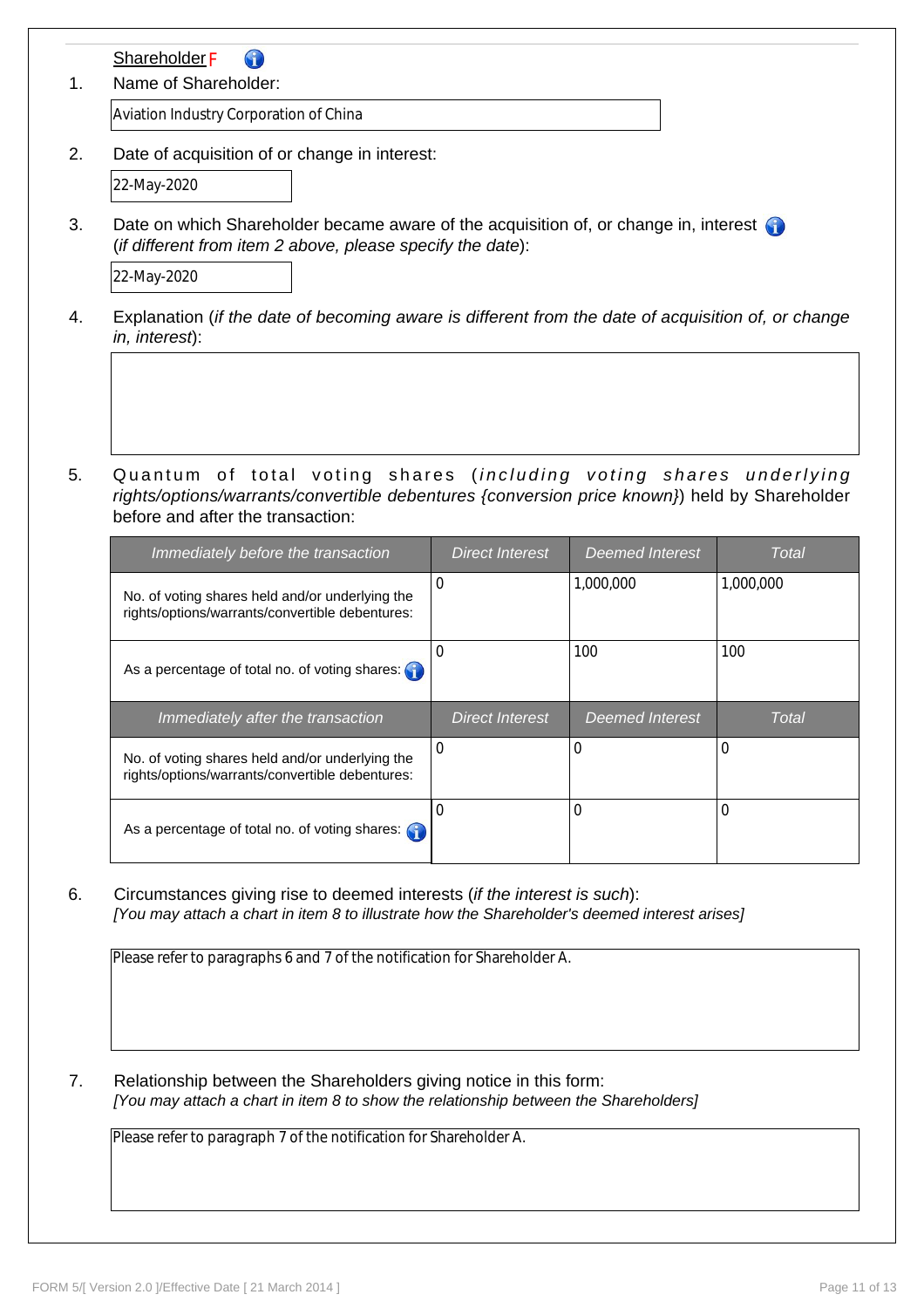| 8.  | Attachments (if any): $\bigcirc$                                     |                                                                                                                                    |  |  |  |
|-----|----------------------------------------------------------------------|------------------------------------------------------------------------------------------------------------------------------------|--|--|--|
|     |                                                                      | (The total file size for all attachment(s) should not exceed 1MB.)                                                                 |  |  |  |
| 9.  | If this is a replacement of an earlier notification, please provide: |                                                                                                                                    |  |  |  |
|     | (a)                                                                  | SGXNet announcement reference of the first notification which was announced on SGXNet<br>(the "Initial Announcement"):             |  |  |  |
|     |                                                                      |                                                                                                                                    |  |  |  |
|     | (b)                                                                  | Date of the Initial Announcement:                                                                                                  |  |  |  |
|     |                                                                      |                                                                                                                                    |  |  |  |
|     | (c)                                                                  | 15-digit transaction reference number of the relevant transaction in the Form 5 which was<br>attached in the Initial Announcement: |  |  |  |
|     |                                                                      |                                                                                                                                    |  |  |  |
| 10. |                                                                      | Remarks ( <i>if any</i> ):                                                                                                         |  |  |  |
|     |                                                                      | Please refer to paragraph 10 of the notification for Shareholder A.                                                                |  |  |  |

 $\Gamma$ 

 $\overline{\phantom{a}}$